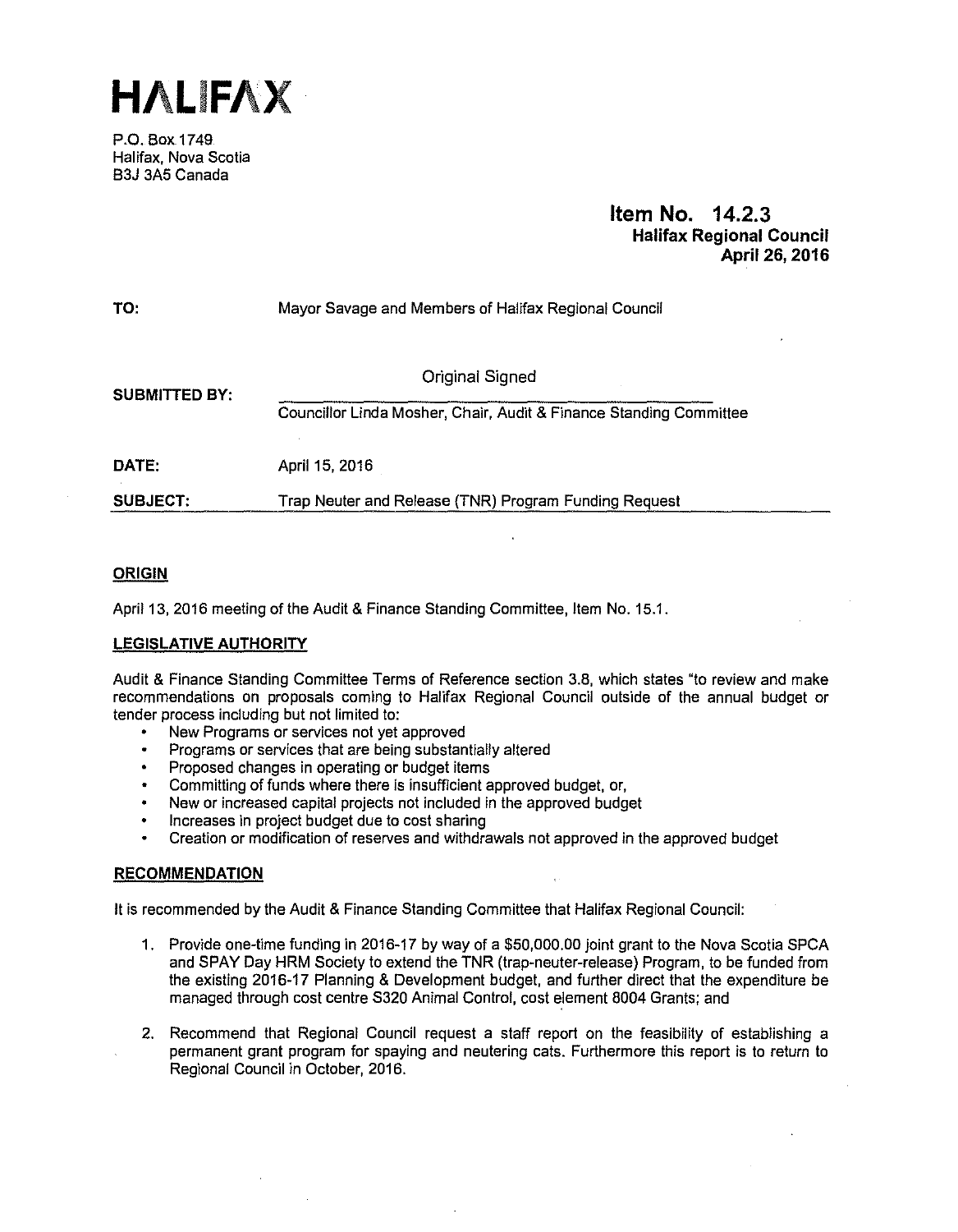## **BACKGROUND**

A staff report dated March 29, 2016 pertaining to a Trap Neuter and Release (TNR) Program Funding Request was before the Audit & Finance Standing Committee at its meeting held on April 13, 2016.

For further information, please refer to the attached staff report dated March 29, 2016.

### **DISCUSSION**

The Audit & Finance Standing Committee reviewed this matter at its meeting held on April 13, 2016 and forwarded the recommendation to Halifax Regional Council as outlined in this report.

#### **FINANCIAL IMPLICATIONS**

As outlined in the attached staff report dated March 29, 2016.

### **COMMUNITY ENGAGEMENT**

All meetings of the Audit & Finance Standing Committee are open to the public. The agenda and reports are provided online in advance of the meeting.

### **ENVIRONMENTAL IMPLICATIONS**

N/A

## **ALTERNATIVES**

The Audit & Finance Standing Committee did not discuss alternatives.

## **ATTACHMENTS**

1. Staff report dated March 29, 2016.

A copy of this report can be obtained online at http://www.halifax.ca/council/agendasclcagenda.php then choose the appropriate meeting date, or by contacting the Office of the Municipal Clerk at 902.490.4210, or Fax 902.490.4208.

Report Prepared by: Liam MacSween, Legislative Assistant, 902.490.6521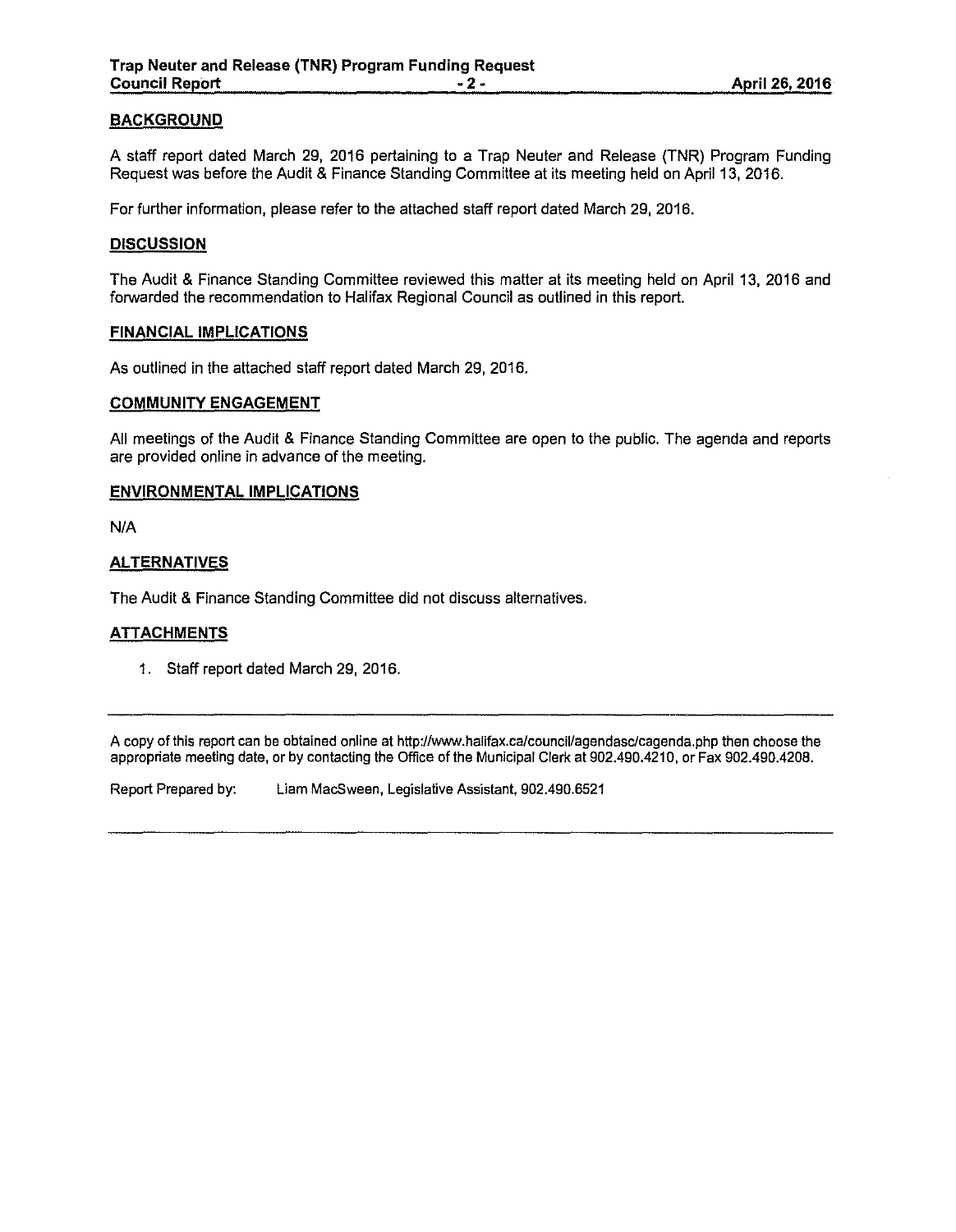# **Attachment 1**



P.O. Box 1749 Halifax, Nova Scotia B3J 3A5 Canada

## Item No. Audit and Finance Standing Committee April 13, 2016

TO: Chair and Members of Audit and Finance Standing Committee Original Signed SUBMITTED BY: John Traves, Q.C. Acting Chief Administrative Officer Original Signed Bob Bjerke, Chief Planner and Director Planning and Development DATE: March 29, 2016

SUBJECT: Trap Neuter and Release (TNR) Program Funding Request

#### ORIGIN

August 4, 2015 motion of Regional Council:

MOVED by Councillor Adams, seconded by Councillor Walker,

THAT Halifax Regional Council request <sup>a</sup> staff repor<sup>t</sup> to identify <sup>a</sup> possible source of funding for <sup>a</sup> \$50,000 joint gran<sup>t</sup> to the Nova Scotia SPCA and SPAY Day HRM Society to extend the TNR (trap-neuter-release) Program, to be referred to the Audit & Finance Standing Committee.

### MOTION PUT AND PASSED UNANIMOUSLY.

#### LEGISLATIVE AUTHORITY

Halifax Regional Municipality Charter, section 79

(1) Council may expend money required by the Municipality for

(av) <sup>a</sup> gran<sup>t</sup> or contribution to

(vii) <sup>a</sup> registered Canadian charitable organization

RECOMMENDATION ON PAGE 2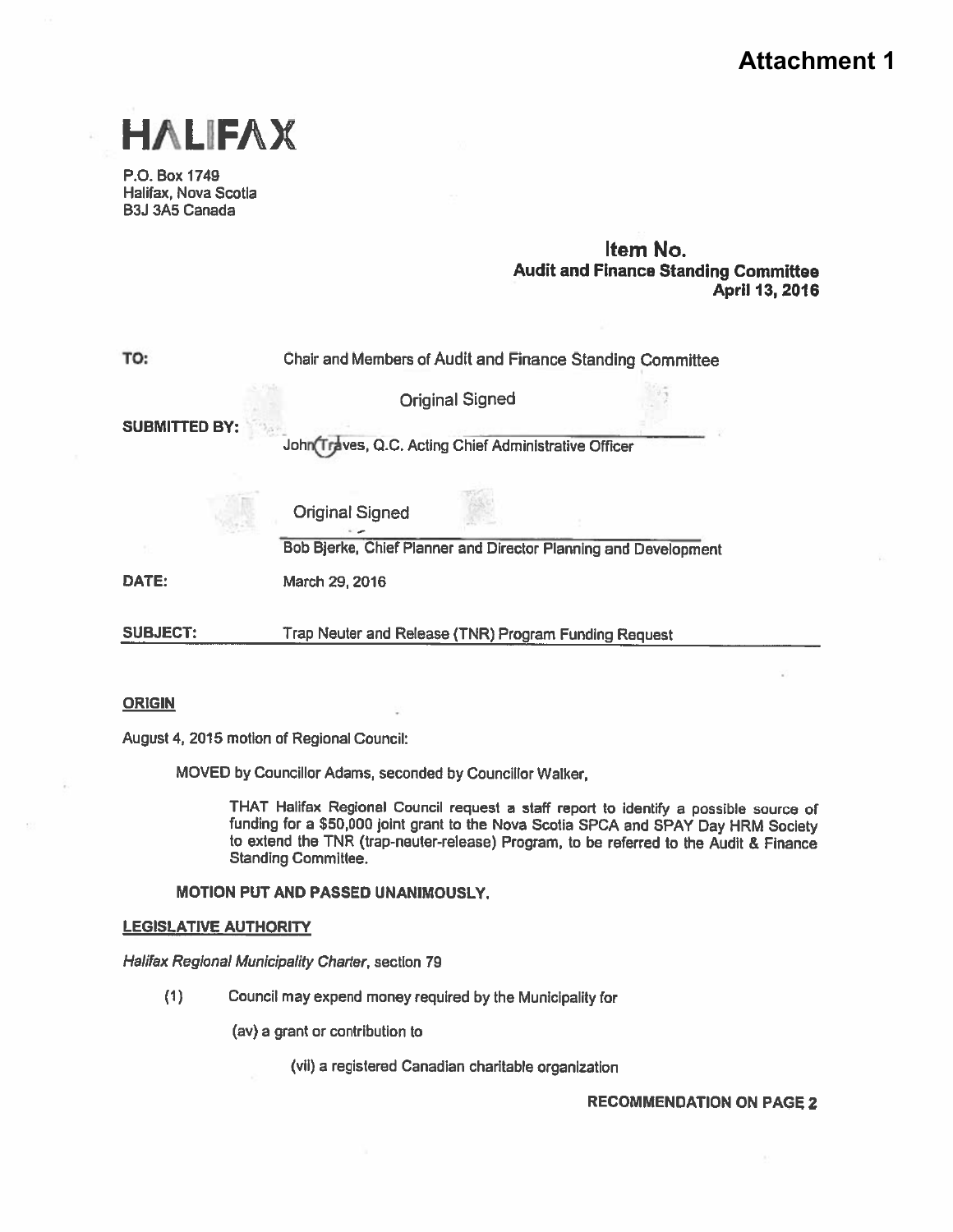#### **RECOMMENDATION**

- <sup>1</sup> It is recommended that the Audit and Finance Standing Committee recommend that Halifax Regional Council provide one-time funding In 2016-17 by way of <sup>a</sup> \$50,000 joint gran<sup>t</sup> to the Nova Scotia SPCA and SPAY Day HRM Society to extend the TNR (trap-neuter-release) Program, to be funded from the exIsting 2016-17 Planning & Development budget, and further direct that the expenditure be managed through cast centre 5320 Animal Control, cost element 8004 Grants; and
- 2. Recommend that Regional Council request <sup>a</sup> staff repor<sup>t</sup> on the feasibility of establishing <sup>a</sup> permanent gran<sup>t</sup> program for spaying and neutering cats. Furthermore this repor<sup>t</sup> is to return to Regional Council in October, 2016.

#### BACKGROUND

Spay/neutering (SN) cats can help reduce pe<sup>t</sup> overpopulation and improve the quality of the animal's health. Currently in HRM there are numerous agencies that offer low-cost spay and neutering services to low income families and/or students. These agencies include the Metro SPCA, Bide Awhile, Spay Day and various Veterinary Clinics. SN Programs are designed to be offered to people who own their animals opposed to being used for the spaying and neutering of unowned or feral animals.

Trap/Neuter and Return (TNR) programs are defined as programs through which free-roaming, unowned cats are humanely trapped, spayed or neutered, medically treated and subsequently returned to the locations where they were found. These cats are unadoptable and referred to as "feral".

In May 2013, Council provided <sup>a</sup> one-time gran<sup>t</sup> of \$40,000 to the NSSPCA for infrastructure improvements to its shelter to facilitate a spay/neuter clinic. NSSPCA and Spay Day submitted a letter dated July 29, <sup>2015</sup> proposing to Regional Council <sup>a</sup> joint venture (see Appendix A) requesting \$50,000 to extend their TNR programs. They estimate with this new funding source <sup>1000</sup> cats could be SN.

At the August 4, <sup>2015</sup> meeting of Regional Council, <sup>a</sup> motion was passed for staff to assist in the formation of <sup>a</sup> Domestic and Feral Cat Committee (DFCC) with members from, but not limited to, local veterinarians, the SPCA, Cat Rescue groups, Provincial representatives from the Department of Natural Resources, the Nova Scotia Department of Agriculture. This Committee having being formed is to be an advisory body to staff assisting in issues of domestic and feral cats. The first meeting of this committee took place February 17, 2016.

#### **DISCUSSION**

It is staff understanding that Council's motion stems from concerns from a cat overpopulation issue in HRM.

Consultation with the Domestic and Feral Cat Committeee confirmed there is <sup>a</sup> cat overpopulation problem, primarily with free roaming cats in urban and suburban Halifax/Dartmouth. Consensus of the DFCC concluded <sup>a</sup> TNR Program is where the most funding is needed. <sup>A</sup> second funded program intended to subsidize, at <sup>a</sup> low cost for residents, <sup>a</sup> spay or neuter program was seen to be the next most beneficial suppor<sup>t</sup> to the issue.

Two organizations have collaborated on past spay/neutering initiatives in HRM. These organizations have experiences and resources to manage aspects of the cat overpopulation issue in Halifax/Dartmouth.

#### Nova Scotia Society for the Prevention of Cruelty to Animals (NSSPCA)

The NSSPCA Is <sup>a</sup> registered Canadian charity and has the following ongoing programs: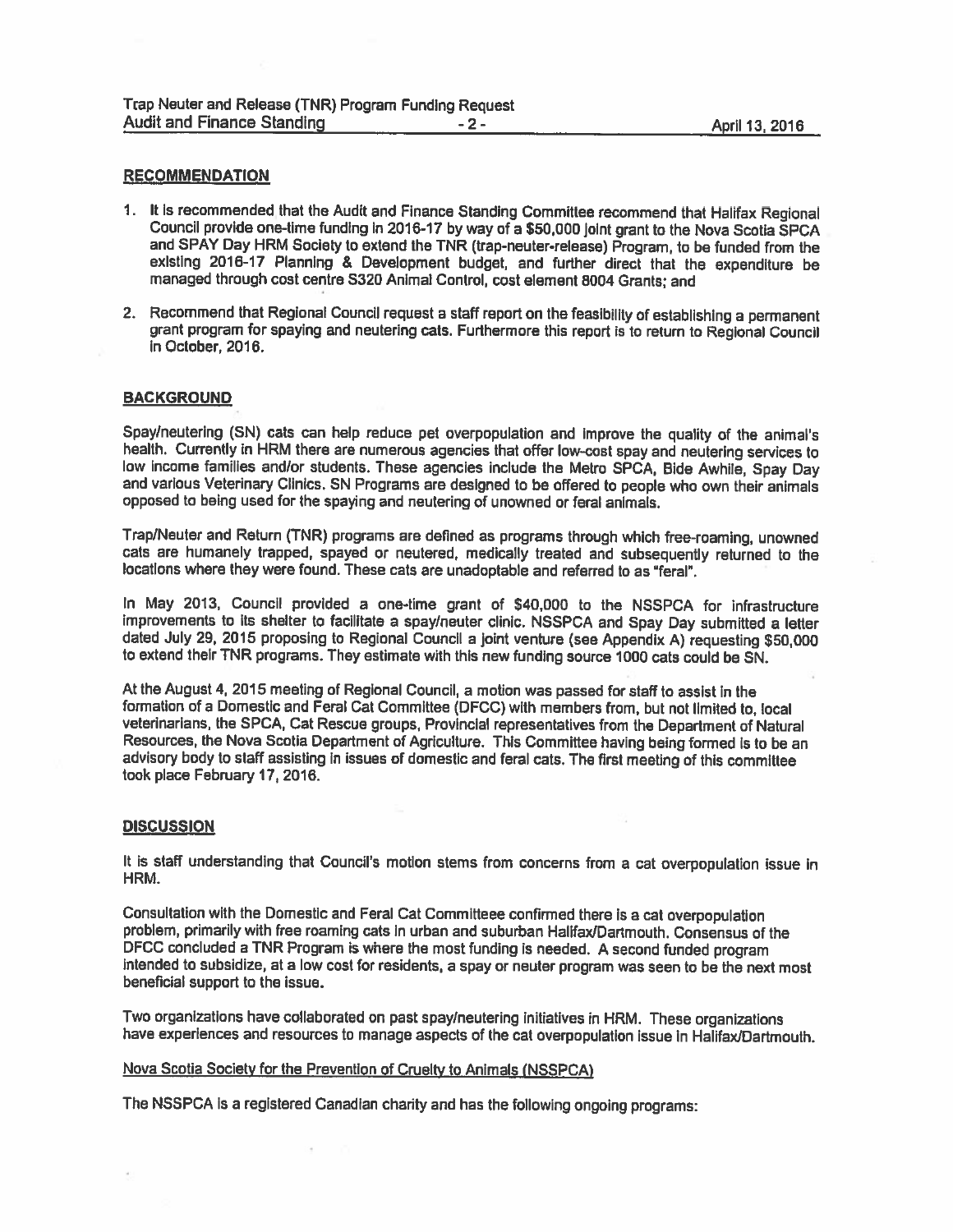- respond to allegations of animal cruelty, neglect and animals in distress throughout NS;  $\bullet$
- provide animal husbandry and responsible pet ownership education to owners, schools,  $\bullet$ workplaces, clubs and other groups;
- arrange shelter, veterinary care and <sup>p</sup>lacement services for animals in need; and  $\bullet$
- administer an emergency fund for shelter animals in need for extraordinary veterinary intervention

#### Spay Day HRM Society

The Society is <sup>a</sup> registered Canadian charity with the following outcomes:

- $\bullet$ SN Programs altered 420 cats in 2014;
- rescued and adopted 43 adult cats and 107 kittens;  $\blacksquare$
- provided insulated cat shelters and cat food to several feral cat colonies; and ٠.
- held several large trap-neuter-return events (TNR) for feral cats.  $\bullet$

Currently, HRM does not have a grant funding program that could accommodate the level and type of funding anticipated by Council's motion. HRM's current Community Grants program provides for project-specific grants in the under HRM's current Community Grants program, operating costs are not eligible for funding and therefore any costs associated with utilities, wages, etc., are deemed ineligible. Grants are non-recurring.

Recently, Regional Council has received multiple requests for funding support in amounts that exceed and fall outside the current Community Grants and other program guidelines. As part of the work on the Auditor General's report on Grants and Donations, staff is currently reviewing the overall granting policy.<br>In the interim, the HRM Charter permits Regional Council to provide a grant or contribution to a registered Canadian charitable organization: both the NSSPCA and the HRM Spay Day Society fall within that category.

If Council wishes to support the issues of SN and TNR on a regular basis, staff recommends that a grant program be established. This would provide an open and accountable process whereby any registered Canadian charity engaged in this work would have an equal opportunity to access available funding. The program should be set up for <sup>a</sup> 5-year period, with evaluation of benefit and ongoing need prior to the end of the 5-years.

#### FINANCIAL IMPLICATIONS

Funding for a spay/neuter program has not been allocated in the 2016/17 budget. If Council approves a grant request, funding of \$50,000 could be found within the existing 2016-17 Planning & Development budget. The expenditures would be managed through cost centre S320 Animal Control, cost element 8004 Grants.

#### COMMUNITY ENGAGEMENT

Staff has consulted with the Domestic and Feral Cat Committee which is made up of local veterinarians, the NSSPCA, the Shelter Keeper, Conservation group, Cat Rescue groups, and Provincial representatives from the Department of Natural Resources.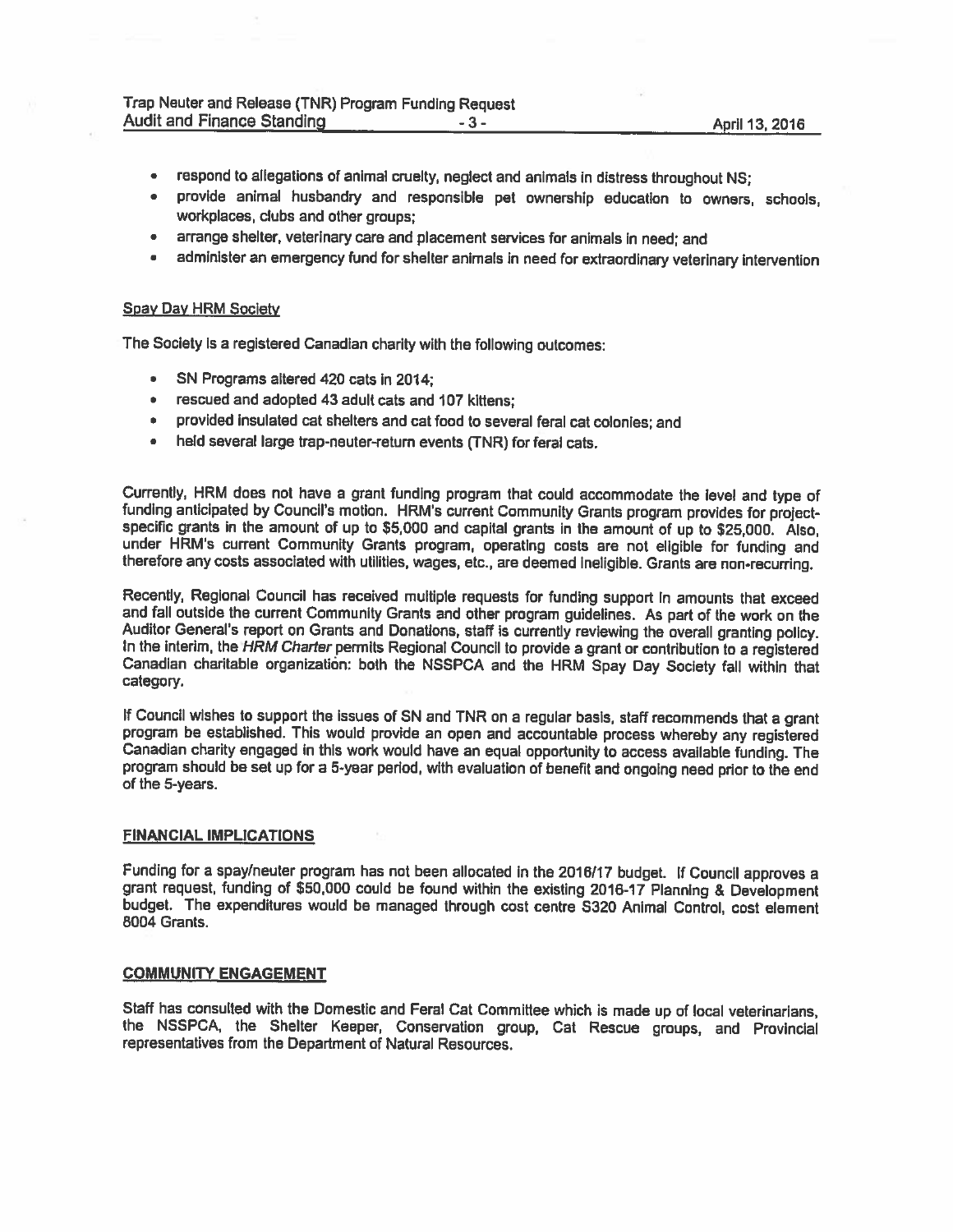## ENVIRONMENTAL IMPLICATIONS

There are no environmental implications.

#### ALTERNATIVES

- 1, Regional Council not approve the one time joint grant to the Nova Scotia SPCA and SPAY DAY HRM Society.
- 2. Regional Council could not request staff look at the feasibility of establishing <sup>a</sup> permanent grant program to provide funding to charitable organizations for the purpose of spay and neutering cats.

#### **ATTACHMENTS**

Appendix A NSSPCA and Spay Day letter, dated July 29, 2015

A copy of this report can be obtained online at http://www.halifax.ca/commcoun/index.php then choose the appropriate Community Council and meeting date, or by contacting the Office of the Municipal Clerk at 902.490.4210, or Fax 902.490.4208.

| Report Prepared by: | Andrea MacDonald, Manager License Standards, 902.490.7371 |
|---------------------|-----------------------------------------------------------|
|                     | <b>Original Signed</b>                                    |
| Report Approved by: | Jim Oohovan, Manager Municipal Compliance, 902.476.8211   |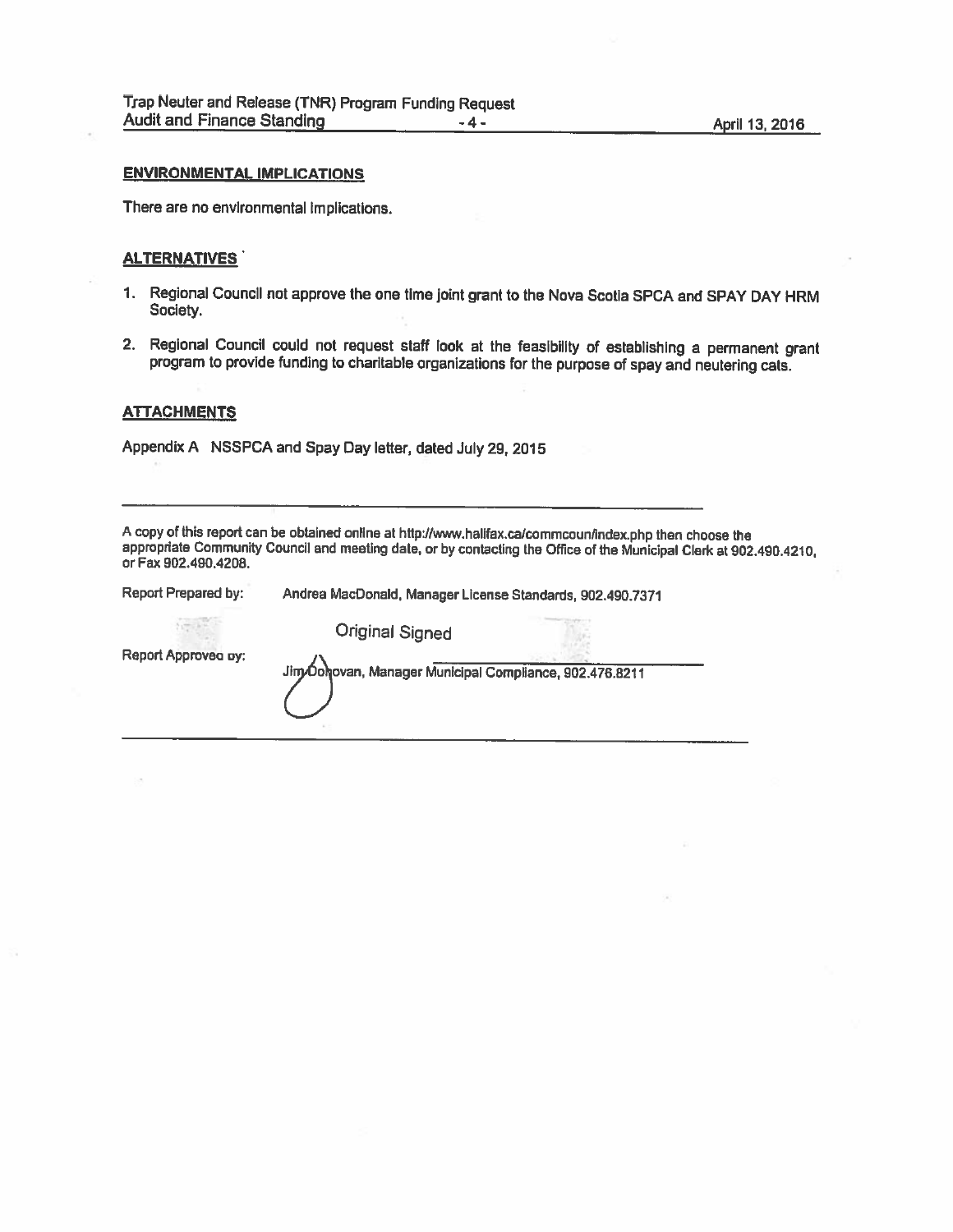# APPENDIX A



July  $29<sup>th</sup>$ , 2015

## Motion to HRM Council

## Background of Participating Organizations

#### Nova Scotia SPCASpay/Neuter Clinic:

Since opening in May of 2013, the Provincial Animal Shelter and Veterinary Clinic has spaye<sup>d</sup> or neutered over 6000 animals. The clinic is open to other SPCA Branches, low income individuals and families, as well as local animal rescue and ThR groups. The goa<sup>l</sup> of the clinic is to provide affordable veterinary care to those animals most at risk and to focus on targeted Spay/Neuter initiatives that are aimed at decreasing the cat population within HRM.

Spay Day HRM Society:

The Spay Day HRM program was started in 2011 in response to the undisputed growing cat population of HRM and the number of cats in need. Their goa<sup>l</sup> is to target those cats most at risk of not receiving access to veterinary care or being spaye<sup>d</sup> or neutered. They include low Income individuals and families as well as stray, abandoned and feral cats. Spay Day focuses on areas around public housing and some of the most economically challenged nelghbourhoods throughout the city. To date Spay Day HRM has spaye<sup>d</sup> and neutered <sup>1300</sup> cats, the majority altered at the SPCA's Spay/Neuter Clinic. Spay Day HRM is a registered charity operating throughout the city.

#### The Dilemma

in order to make impactful change, 80% of breeding aged animals need to be altered in order to see <sup>a</sup> reduction in the number of animals needing shelter or rescue. The Nova Scotia SPCA is dedicated to the support of TNR projects as overpopulation directly affects the cycle of neglect abuse and cruelty.

Spay Day HRM and the Nova Scotia SPCA have already partnered on multiple successful projects in regards to the cat overpopulation crisis. Spay Day HRM also uses the SPCA's high volume Spay/Neuter Clinic on <sup>a</sup> weekly basis and is familiar with the clinic's protocols in regards to TNR.

What is not in dispute is that the cat population throughout HRM is at crisis levels and there are thousands of free roaming cats reproducing, continually adding to the problem. Animal